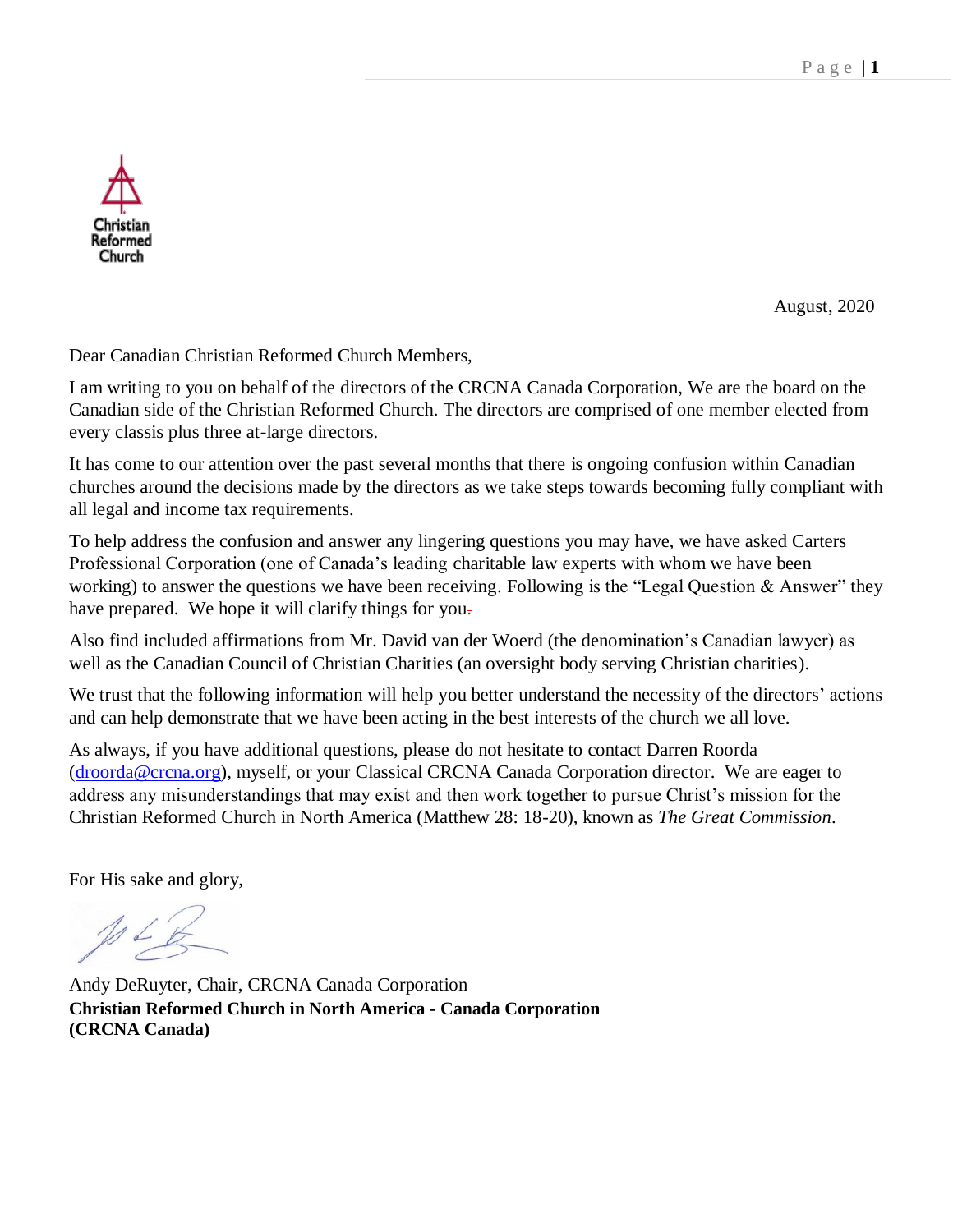# **Legal Question & Answer from Carters Professional Corporation Dated July 23, 2020**

1. *What is the Canada Corp? Is it a decision-making body or should the dual-nation shared Council of Delegates make all organizational decisions? Or Synod? Or someone/something else?*

**CARTERS RESPONSE**: CRCNA Canada is a registered charity under the *Income Tax Act* (Canada) with an effective date of charitable status of December 9, 1980 and has been designated by Canada Revenue Agency (CRA) as a charitable organization. CRCNA Canada is also a federal not-for-profit corporation incorporated by certificate and articles of amalgamation dated July 4, 2018 and is governed by the *Canada Not-for-profit Corporations Act*. CRCNA Canada is a party to a Joint Ministry Agreement with the Christian Reformed Church in North America – Michigan Corporation ("CRCNA US") dated September 26, 2013. We understand that CRCNA-Canada and CRCNA-US, together with other corporate entities, make up the Christian Reformed Church in North America (the "CRCNA"). It is our understanding that the "Council of Delegates" is composed of the individuals who make up the board of directors of CRCNA Canada and CRCNA US. We also understand that there are 15 Canadian directors and 38 US directors. These individuals are stated as functioning as the "Joint Ministry Committee" required under the Joint Ministry Agreement.

As a federal not-for-profit corporation, CRCNA Canada has a board of directors that is statutorily responsible to manage or supervise the management of the activities and affairs of the corporation. Under the *Income Tax Act*  (Canada), the Canadian board of directors is responsible for ensuring that CRCNA Canada is constituted and operated exclusively for charitable purposes and that all resources of which are devoted to charitable activities carried on by the organization itself. As a consequence of this requirement under the *Income Tax Act* (Canada), CRA requires that a registered charity must have direction and control over its "own activities", i.e., where a Canadian registered charity works on a cross-border basis with other charities or other organisations outside of Canada, there must be sufficient autonomy in place between both entities so that the Canadian registered charity can demonstrate, in addition to being a separate Canadian legal entity, that it carries out its own activities independent of the charity or organisation in the other country that is not a Canadian registered charity.

2. *Where did the impetus for a review of CRCNA Canada's compliance with Canadian laws and regulations come from? Why has the alleged non-compliance only been brought up now if compliance regulations are not new?* 

**CARTERS RESPONSE:** The impetus for these changes came from letters and conversations that CRCNA Canada had received from local churches concerning whether or not CRCNA Canada, as currently structured, was in compliance with the *Income Tax Act* (Canada). As a result of hearing from concerns raised at the local church level around the appropriateness of existing arrangements between CRCNA Canada CRCNA US, the CRCNA Canada board of directors sought an external legal opinion in addition to speaking with the historical legal counsel for CRCNA Canada, as well as the Canadian Council of Christian Charities.

The impetus also came from the current job description of the Canadian Ministries Director of CRCNA Canada to "remind the CRCNA Canada Corporation what is involved to be in compliance with all corporate, legal, and income tax requirements and equip, advise, and ensure that the directors of the CRCNA Canada Corporation fulfill fiduciary responsibilities as corporate directors, officers and trustees".

# 3. *How old are these regulations in Canada?*

**CARTERS RESPONSE:** The current wording of the *Income Tax Act* (Canada) concerning a requirement that resources be used for activities carried on by the charitable organization itself date back to 1950. CRA's current interpretation of these provisions are set out in Guidance CG-002, *Canadian Registered Charities Carrying Out Activities Outside Canada* dated July 8, 2010 and CG-004, *Using an Intermediary to Carry out a Charity's Activities within Canada* dated June 20, 2011. The issue of direction and control mechanism was reviewed by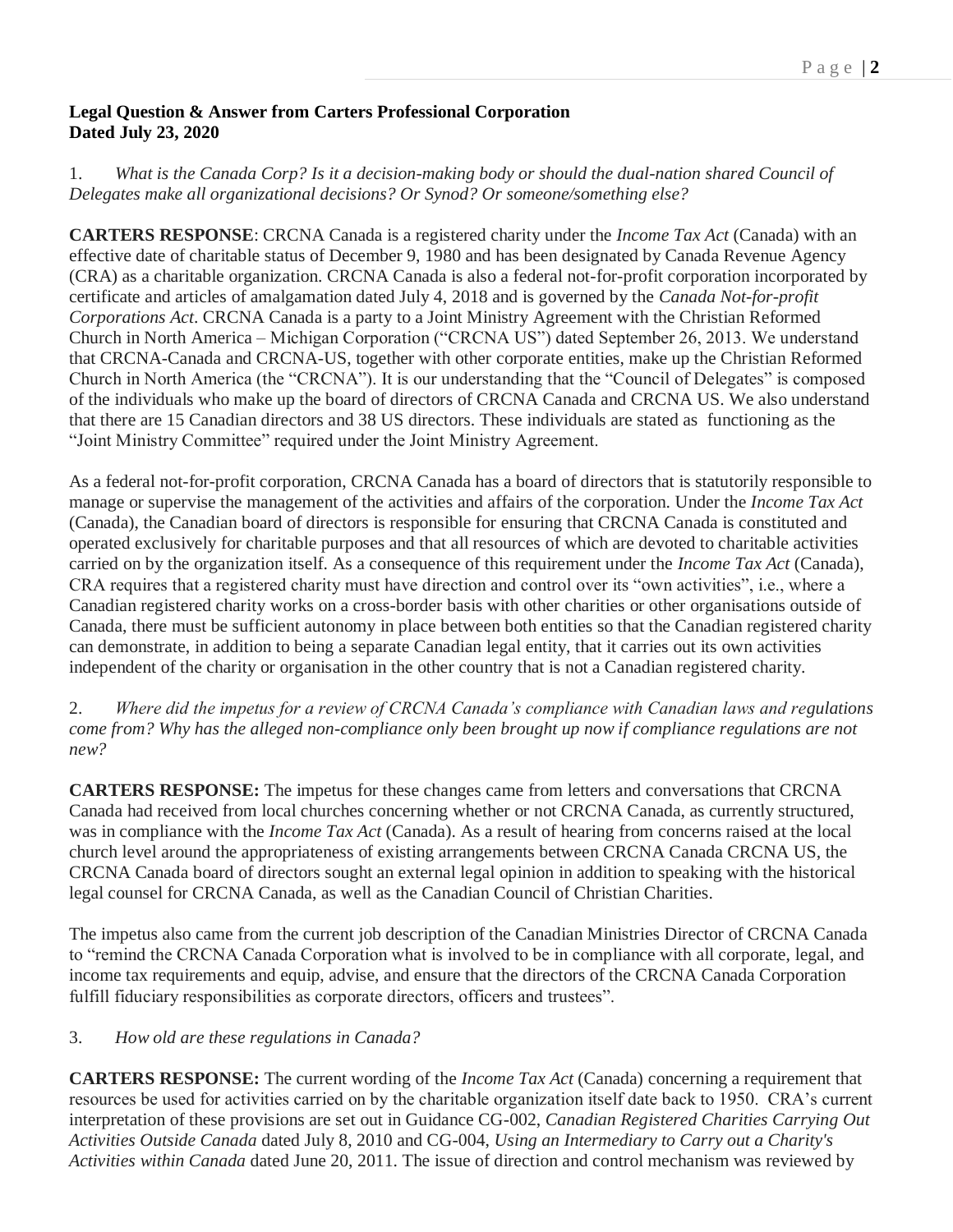the Federal Court of Appeal in cases from the early 2000s, with a more recent case upholding those earlier decisions in 2015. These cases involved charities conducting activities outside of Canada through agents as intermediaries and not binational religious denominations or similar cross-border arrangements. For more information about CRA's requirement concerning "direction and control" and the relevant case law, reference can be made to a paper that Terrance S. Carter recently co-authored on the topic of "Direction and Control: Current Regime and Alternatives" available at:

[http://www.carters.ca/pub/article/charity/2020/Direction-and-Control-Current-Regime-and-Alternatives.pdf.](http://www.carters.ca/pub/article/charity/2020/Direction-and-Control-Current-Regime-and-Alternatives.pdf)

4. *Is non-compliance with CRA and the ITA real? Have there been denominations in Canada who have suffered any consequences for not complying with Canadian regulations?*

**CARTERS RESPONSE**: In our experience, registered charities in Canada that operate on an international basis have had these issues raised by the Charities Directorate of CRA in the course of CRA charity audits and these charities have had to make structural changes in order to comply with the *Income Tax Act* (Canada) as a result of having to enter into a compliance agreement with the Charities Directorate. It is also widely known that numerous charities have had their charitable status revoked for non-compliance, many of them Christian. The CRA publishes a list of these decisions on a regular basis.

#### 5*. Why did the Canada Corp have to act so quickly when non-compliance came to the forefront? Why did it seem that it was done "secretly"?*

**CARTERS RESPONSE:** Acting on legal advice, the board is implementing changes in order to address the risk concerning non-compliance with the *Income Tax Act* (Canada) based upon a legal opinion prepared by Carters Professional Corporation. These changes to date, and additional changes to come concerning the governing documents of CRCNA Canada, address issues concerning how CRCNA Canada is able to evidence direction and control over its charitable property that is shared with CRCNA US and that CRCNA Canada is able to direct and control its own activities. There is no basis that we are aware of to support the suggestion that changes may have been done secretly, as these changes have been a matter of ongoing discussion between CRCNA Canada and CRCNA US boards. The legal opinion has not been shared because if it was made available publicly the existing solicitor/client privilege attached to it would be waived and the comments contained in the legal opinion would be available to be produced in litigation against CRCNA Canada and/or its directors and officers or by CRA in the course of a CRA audit.

# 6*. What proof is there that CRCNA Canada was off-side when CRA did not even approach us to indicate such? What behaviours were exhibited by the CRCNA that demanded this level of response?*

**CARTERS RESPONSE**: In general, it is not a good idea to set out specific examples of non-compliance identified in the legal opinion in a public document that could then be referred to by CRA. At present, there is no evidence that CRA is aware of or has presented a concern to CRCNA Canada that it is not in compliance with the *Income Tax Act* (Canada). However, the legal opinion indicated that, based upon a number of indicia that CRA generally looks at when auditing a charity that operates on a cross border basis, a reasonable conclusion could be made that there is a distinct possibility that CRA might conclude that there is insufficient separation between CRCNA Canada and CRCNA US with a resulting lack of direction and control over the operations of CRCNA Canada.

# 7*. What dangers are there to the institutional denomination of the CRCNA if this situation isn't remedied*?

**CARTERS RESPONSE**: There are no changes to the faith component of the CRCNA denomination that are required, including the continued pre-eminence of Synod in matters of faith, doctrine and practice. The legal opinion provided is only with respect to matters of compliance for the CRCNA Canada corporation from a corporate and tax law standpoint in Canada. Canadian regulators have no jurisdiction over the CRCNA denominational matters that relate to CRCNA US.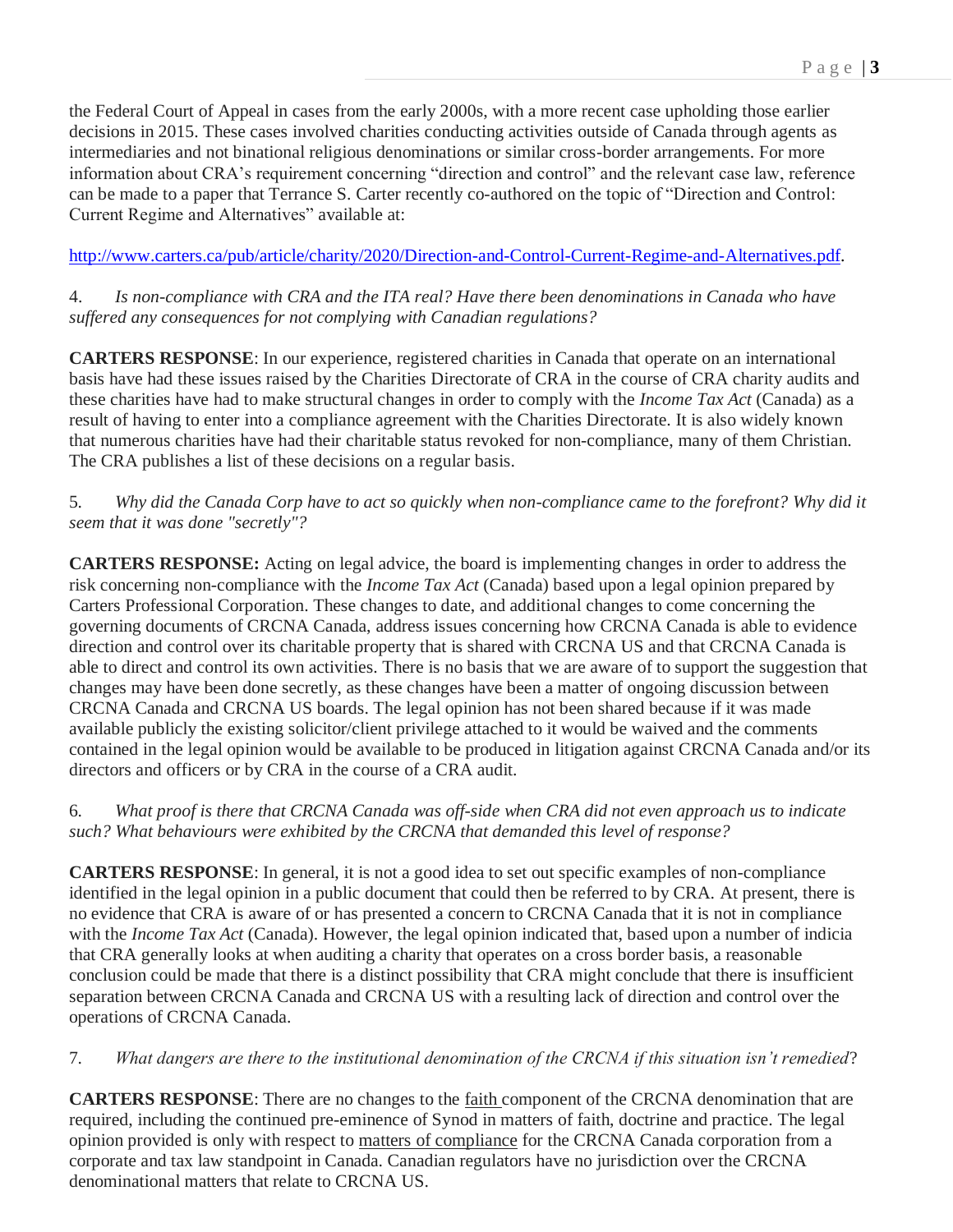However, from the perspective of CRCNA Canada, where CRA is of the view that there is insufficient separation between a Canadian registered charity and a charity or organisation in another country, and as a consequence the board of directors of the Canadian charity cannot be said to have direction and control over its own activities, CRA could decide to give notice of its intention to revoke the registered charitable status of the Canadian charity pursuant to paragraph 168(1)(b) of the ITA for ceasing to comply with the requirements of the ITA for registration and/or impose a penalty under subsection 188.1(4) of the ITA for CRCNA-Canada making its resources, including staff, available to a non-qualified donee (e.g. non-Canadian registered charity), which penalty is 105% for a first infraction and 110% for a repeat infraction.

The more realistic outcome, though, from our experience in working with many charities involving CRA charity audits is that CRA would take an "education first" approach and require the charity to enter into a compliance agreement to ensure that the charity will come into compliance with the requirements of the *Income Tax Act* (Canada) within a stated period of time. If the charity failed to do so, then the charity would likely be facing revocation of its charitable status with the corresponding loss of its ability to issue charitable donation tax receipts, receive gifts from other registered charities, as well as the possibility of a revocation tax applying.

### 8*. Are there other church traditions/denominations that have worked through becoming CRA compliant as a dual-nation church?*

**CARTERS RESPONSE:** Yes, in an effort to be compliant with Canadian law, many registered charities that operate in conjunction with an international charity or on a cross-border basis with a charity in the US or other countries have been able to work through complying with CRA and its interpretation of the *Income Tax Act*  (Canada). In our experience it is better to do so before these issues are raised by CRA rather than during the course of a CRA charity audit.

# 9*. Practically speaking, will this lead to a split between the two national sides of the church?*

**CARTERS RESPONSE:** No. There is no reason why CRCNA Canada and CRCNA US cannot continue to operate on a cross-border basis in coordinating their resources and operating on a joint basis. The legal opinion provided by Carters Professional Corporation did not opine on questions related to the ecclesiastical relationship between CRCNA Canada and CRCNA US or whether there should be a "split" of the CRCNA.

# 10*. Can CRA compliance still include some form of unity of the CRCNA across borders?*

**CARTERS RESPONSE:** Yes, since CRCNA Canada and the CRCNA US share a common faith, there is no reason not to continue the sharing and co-ordination of faith matters through a common Synod or an on-going coordinating committee, such as the Council of Delegates. To the extent that CRCNA Canada and the CRCNA US undertake religious or other charitable programs and activities involving charitable resources on a joint basis, they could do so through a joint ministry arrangement by means of the utilization of a joint ministry committee or other arrangements reflecting the requirements of CRA for direction and control.

# 11*. What danger was the local church in, if any, when it came to the fact that the CRCNA Canada was not in complete compliance with CRA regulations? Will upcoming changes impact them in any way?*

**CARTERS RESPONSE**: Based upon our understanding, local churches would not be directly impacted by the issues faced by CRCNA Canada because each local church maintains its own separate registered charity status. As such, even in a worst-case scenario and CRCNA was to lose its charitable status or become subject to a penalty because of non-compliance, the charitable status of each local church would not be impacted. However, local churches would of course lose the benefit of all of the ministry services that are currently available through CRCNA Canada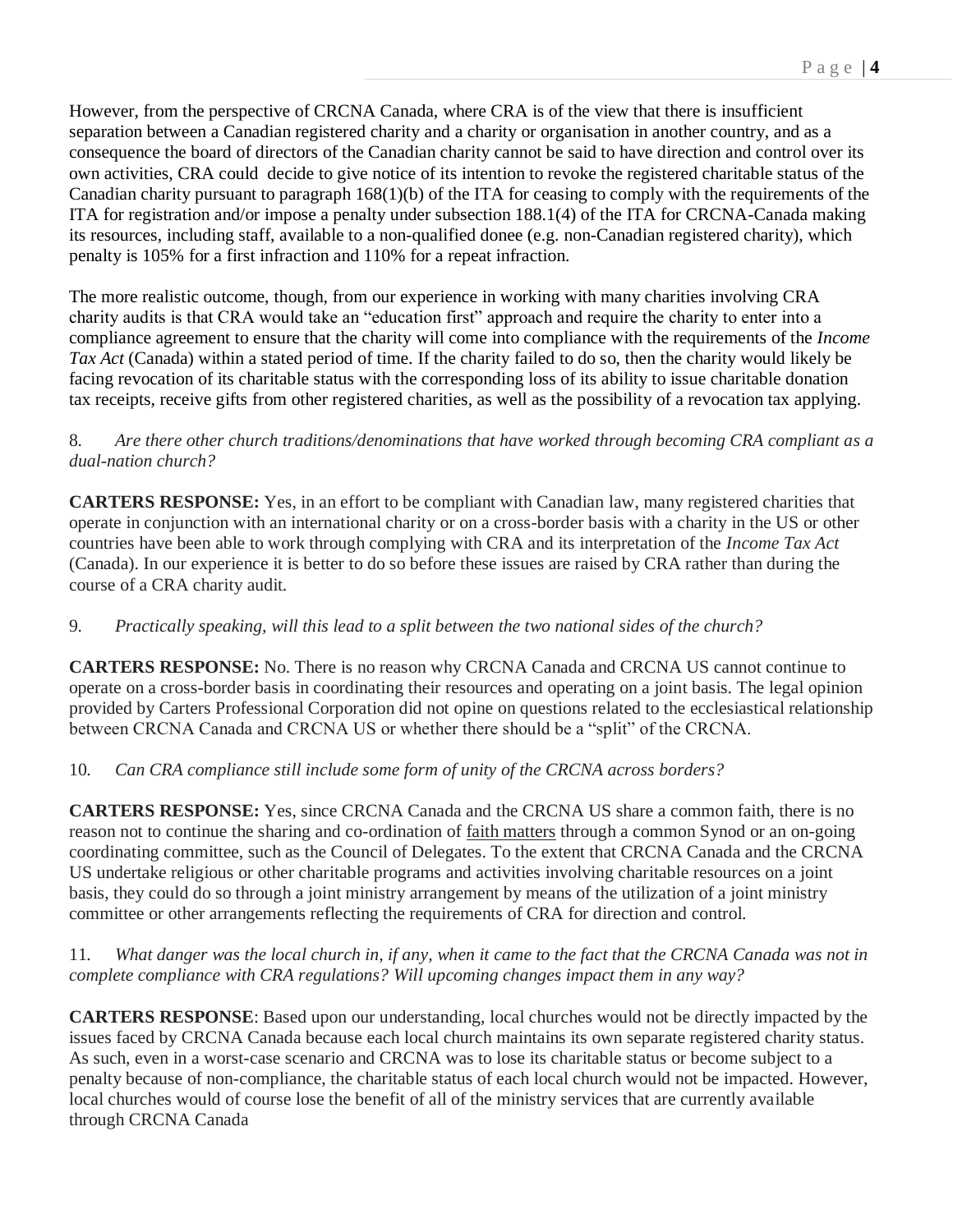#### 12. *Is the CRC Synod going to be involved in the process too? Will CRCNA Church Order need to change?*

**CARTERS RESPONSE:** Yes, there is no reason why CRCNA Canada cannot continue to coordinate this process with Synod or through other internal governance practices of the larger denomination, provided that CRCNA Canada is able to evidence compliance with the CRA requirements for direction and control. We understand that CRCNA Canada is of that view that in keeping with Synodical procedure on ecclesiastical matters, certain parts of the Church Order documentation may need to change to reflect this compliance. A review of bylaws and other documentation, such as the Church Order, is being implemented in the course of this fiscal calendar of the CRCNA (ending June 30, 2021)

13*. Why is the church being told what to do by a lawyer? In other words, doesn't the church decide what it should do and how it should behave before we get told what to do by a lawyer? Isn't the ecclesiastical process more important?* 

**CARTERS RESPONSE:** The larger church or denomination is not being told what to do by a lawyer, nor should it be. The legal advice given pertains only to compliance for CRCNA Canada as a federal not-for-profit corporation and as a registered charity under the *Income Tax Act* (Canada). There is no reason why CRCNA Canada cannot continue to be a fully functioning part of Synod as a cross border ecclesiastical body.

### 14*. How does the distinction between "temporal" and "ecclesiastical" matter when it relates to meeting Canadian regulations?*

**CARTERS RESPONSE:** The issue is not primarily one of 'ecclesiastical' versus 'temporal'. Rather, the issue is one of CRCNA Canada being able to exercise sufficient direction and control in carrying over its "own activities" (inclusive of all temporal matters). The key point is that CRCNA Canada must always remain in control of its own programs and activities. The only exception to this rule is with regards to matters of religious doctrine, teaching and practice that can be determined by a religious body other than the Canadian registered charity, such as Synod. This latter description of religious doctrine, teaching and practice is also referenced in this legal Q&A as 'ecclesiastical.'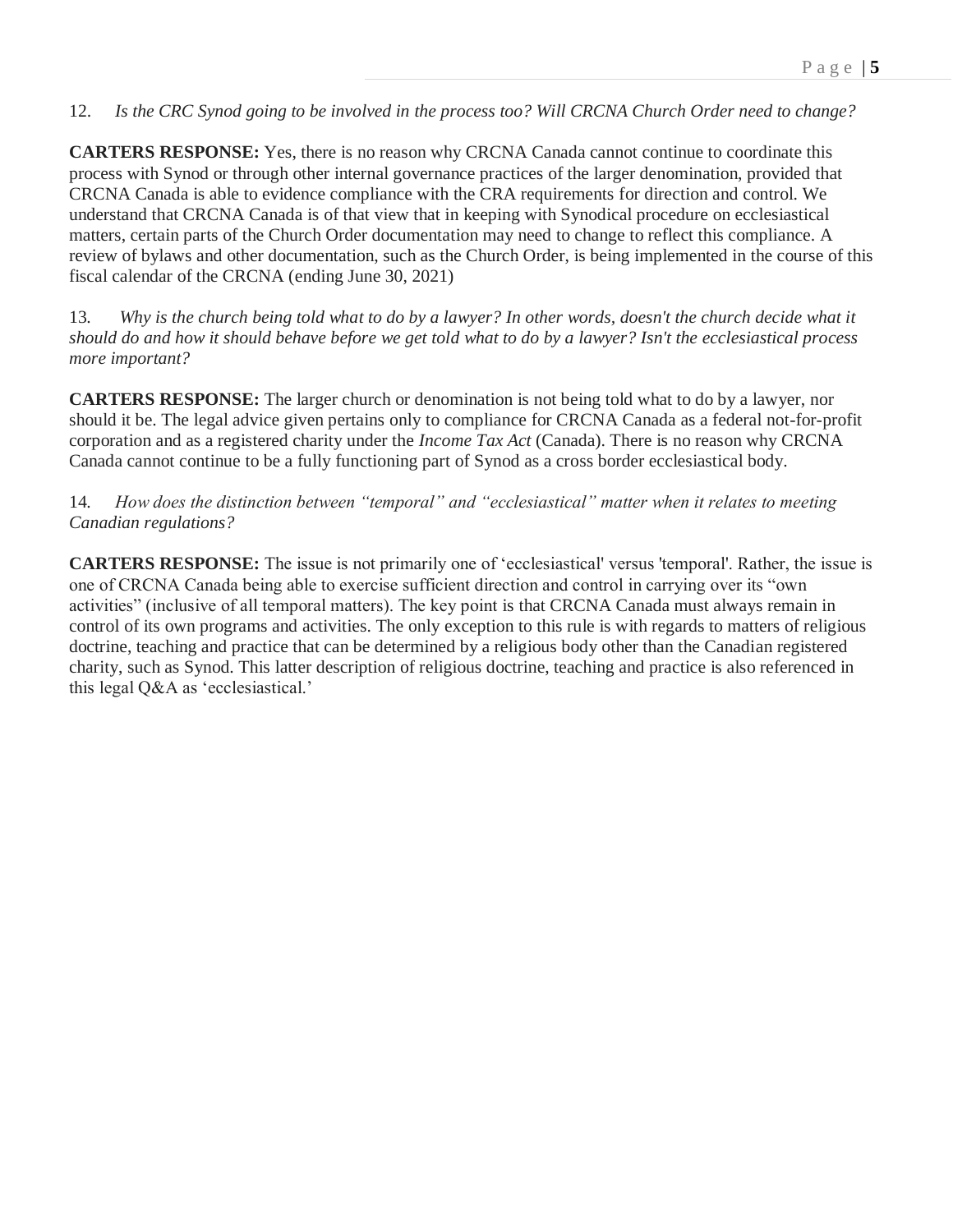

David A. van der Woerd Direct line:(905) 572-5803 E-mail :dvanderwoerdl@rossmcbride .com

August 24, 2020

VIAE-MAIL-droorda@crcna.org ORIGINAL BY REGULAR MAIL

The Christian Reformed Church In North America-Canada Corporation P.O. Box 570, Stn LCD I, 3475 Mainway Burlington, Ontario L7T 3Y8

| Attention: | Andy DeRuyter, Chair                                                  |
|------------|-----------------------------------------------------------------------|
| Dear Sir:  |                                                                       |
|            | RE: The Christian Reformed Church In North America-Canada Corporation |
|            | $('CRCNA-Canada'')$                                                   |
|            | Charitable Status Review                                              |
|            | Our File No. 10932-023                                                |

It has been a legal requirement of the CRCNA-Canada ever since it was established (and a requirement of every Canadian registered charity) that it must maintain "direction and control" overallofitsresources.Because theCRCoperatesinCanada, inthe United States andworldwide, it has always been a challenge to balance this legal obligation with its global mission vision. As CRCNA-Canada'slegal relationship with CRCNA-US has evolved through the years, questions have been raised about its current structures and practices. The board of directors of CRCNA-Canada decided to have its current practices reviewed by an independent charity law expert to ensure that it remained compliant with Canadiantax law and policy.

As the Canadian denominational lawyer, I participated in CRCNA-Canada retaining CartersProfessionalCorporation asexpert legalcounsel. WhenCartersmade itsreport alongwith recommendations for adjustments to be made, I reviewed it. I agree with the report and the recommendations and have encouraged the volunteer board as it now takes steps to make adjustments suggested in the report, so that CRCNA-Canada can remain compliant with the law.

Carters also prepared a helpful Legal Q and A document for CRCNA-Canada to use to explain in abbreviated terms some of the questions that CRC supporters may have about the report and thechangesthat are being madebecause ofit. Irecommend the LegalQ and A fordistribution to interested CRC supporters who wish to know more.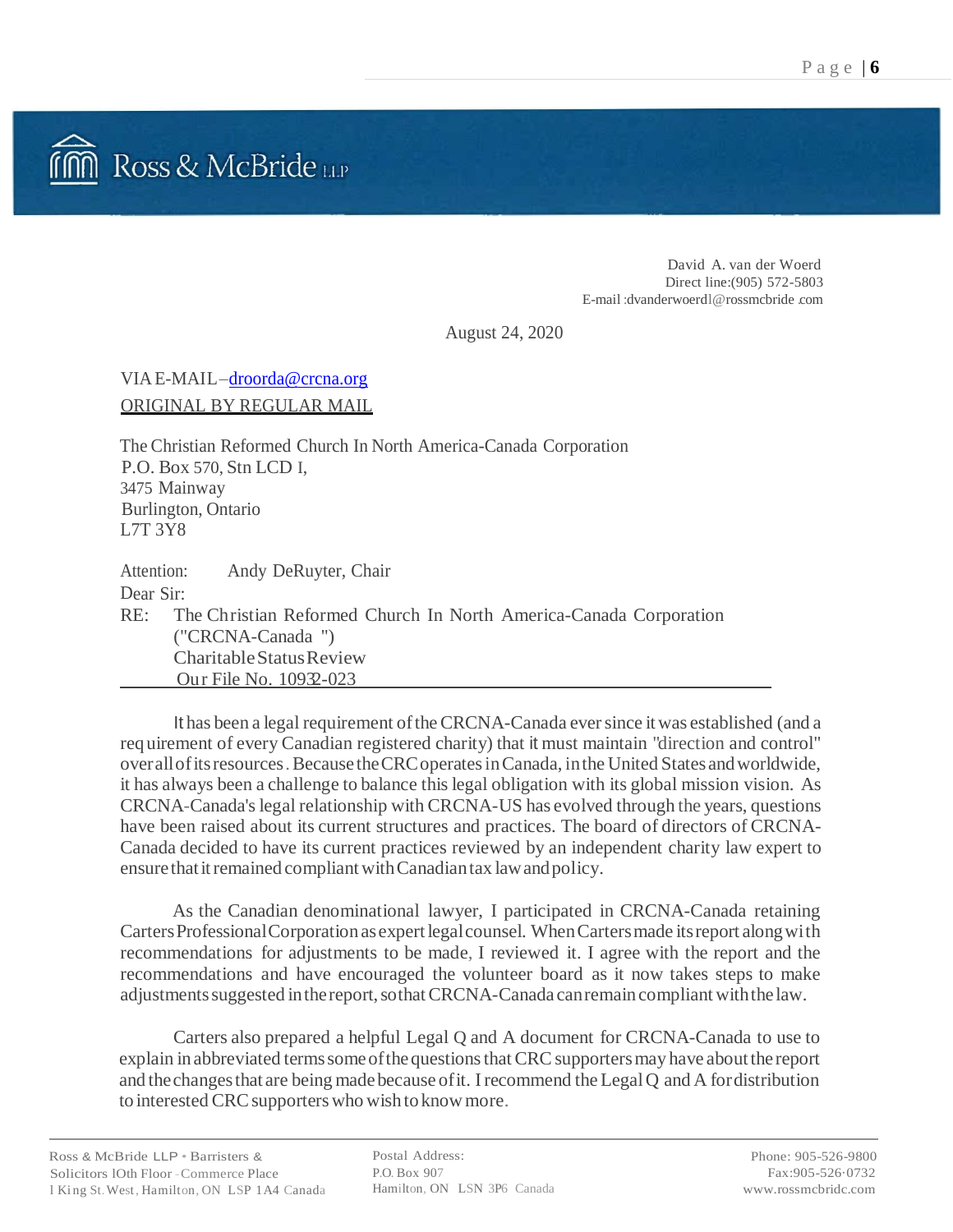Page 2

I am writing this letter in support of the CRCNA-Canada's volunteer board as it tries to fulfill its fiduciary responsibility by engaging in this difficult task. I encourage CRC members to support the board as it administratively guides the CRC in Canada while fostering its ecclesiastical fellowship with other CRC ministries in the US and beyond.

> Sincere yours, ROSS & McBRIDE LLP Per:

David A. van derWoerd